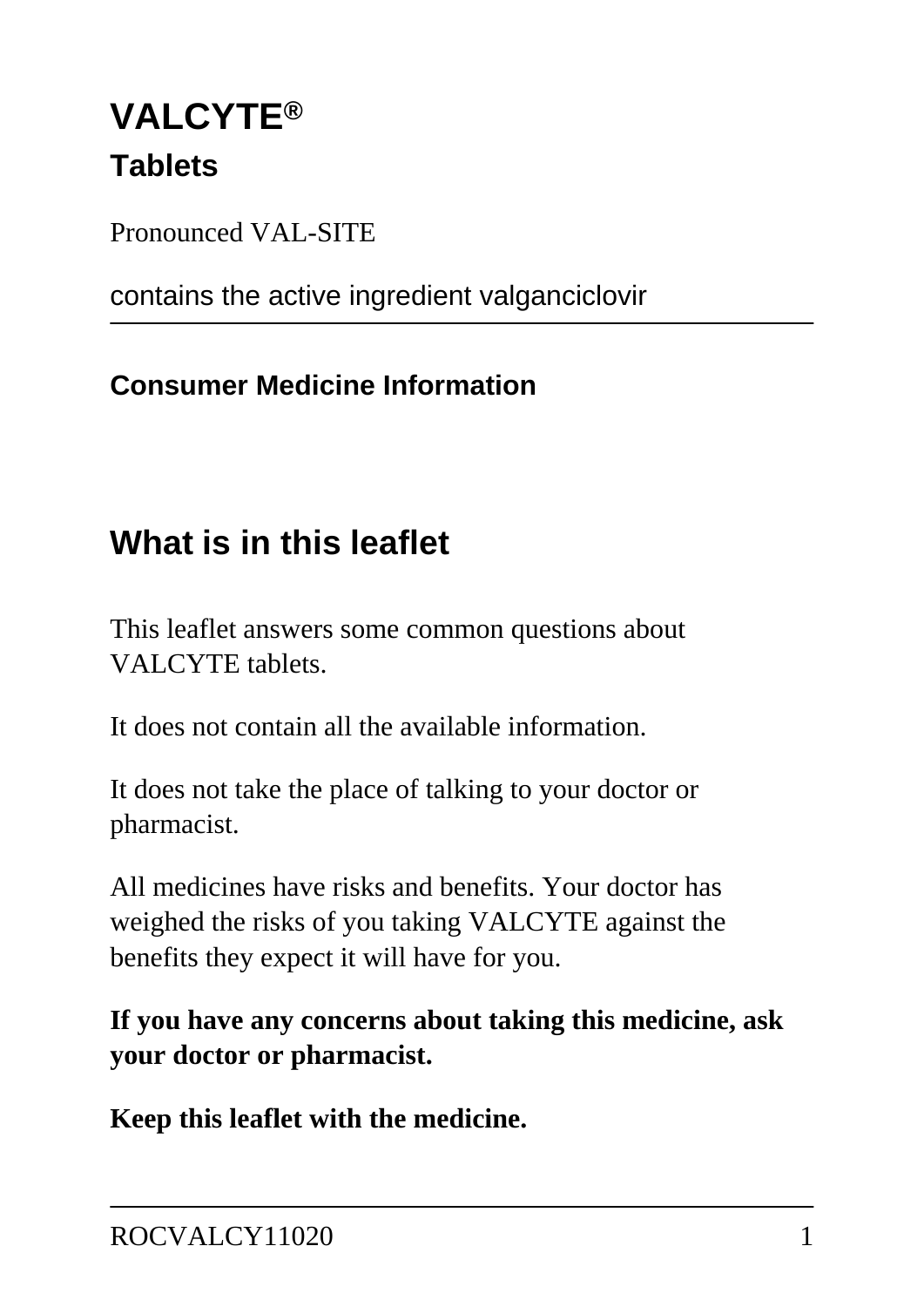You may need to read it again.

# **What VALCYTE is used for**

VALCYTE contains the active ingredient valganciclovir. In the body valganciclovir rapidly changes to ganciclovir.

VALCYTE belongs to a group of medicines used to prevent the growth of viruses.

VALCYTE acts against a virus called cytomegalovirus or CMV (a type of herpes virus). It prevents this virus from growing and multiplying in the body. CMV causes infections, mainly in people with poor immunity. Poor immunity can be caused by HIV/AIDS or by medications taken after an organ transplant.

VALCYTE is used to treat CMV eye infections (known as CMV retinitis) in AIDS patients, which, if left untreated can cause blindness. It is not a cure for CMV eye infections.

VALCYTE is not effective against any underlying HIV infection.

VALCYTE is also used to prevent CMV infection in patients following organ transplantation.

Your doctor, however, may have prescribed VALCYTE for another purpose.

**Ask your doctor if you have any questions about why VALCYTE has been prescribed for you.**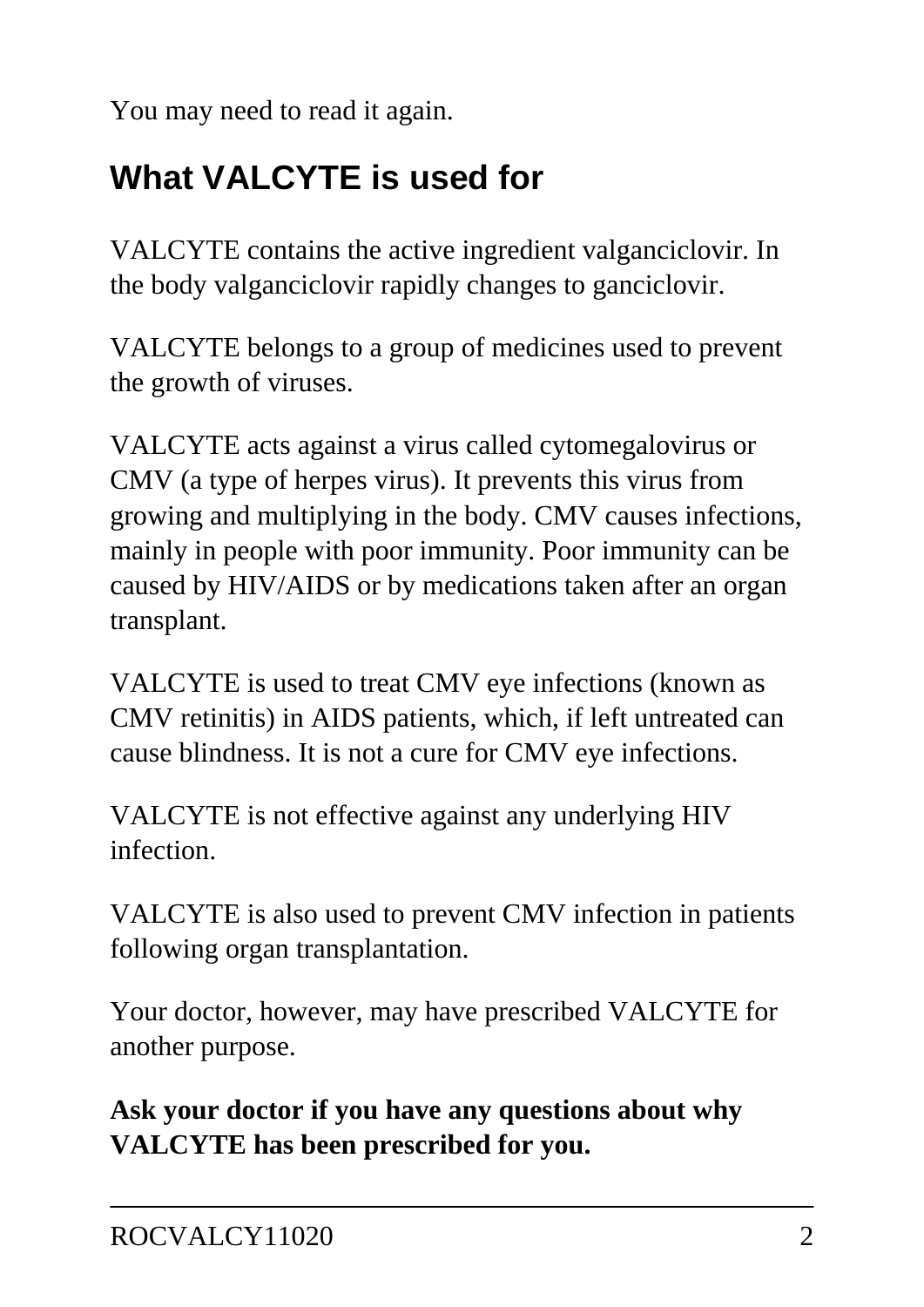VALCYTE is not addictive.

This medicine is available only with a doctor's prescription.

# **Before you take VALCYTE**

Animal and other laboratory studies have shown VALCYTE causes infertility, birth defects and cancer. It is possible that these effects may also occur in humans.

## **When you must not take it**

### **Do not take VALCYTE if**

### **you have had an allergic reaction to VALCYTE, ganciclovir, valaciclovir or aciclovir or any ingredients listed at the end of this leaflet**

Some of the symptoms of an allergic reaction may include:

- shortness of breath
- wheezing or difficulty breathing
- swelling of the face, lips, tongue or other parts of the body
- rash, itching or hives on the skin

**Do not take VALCYTE if you have very low blood counts for platelets (which help clotting), neutrophils (a type of white blood cell which defends against infection) or low haemoglobin (oxygen carrying substance in the blood)**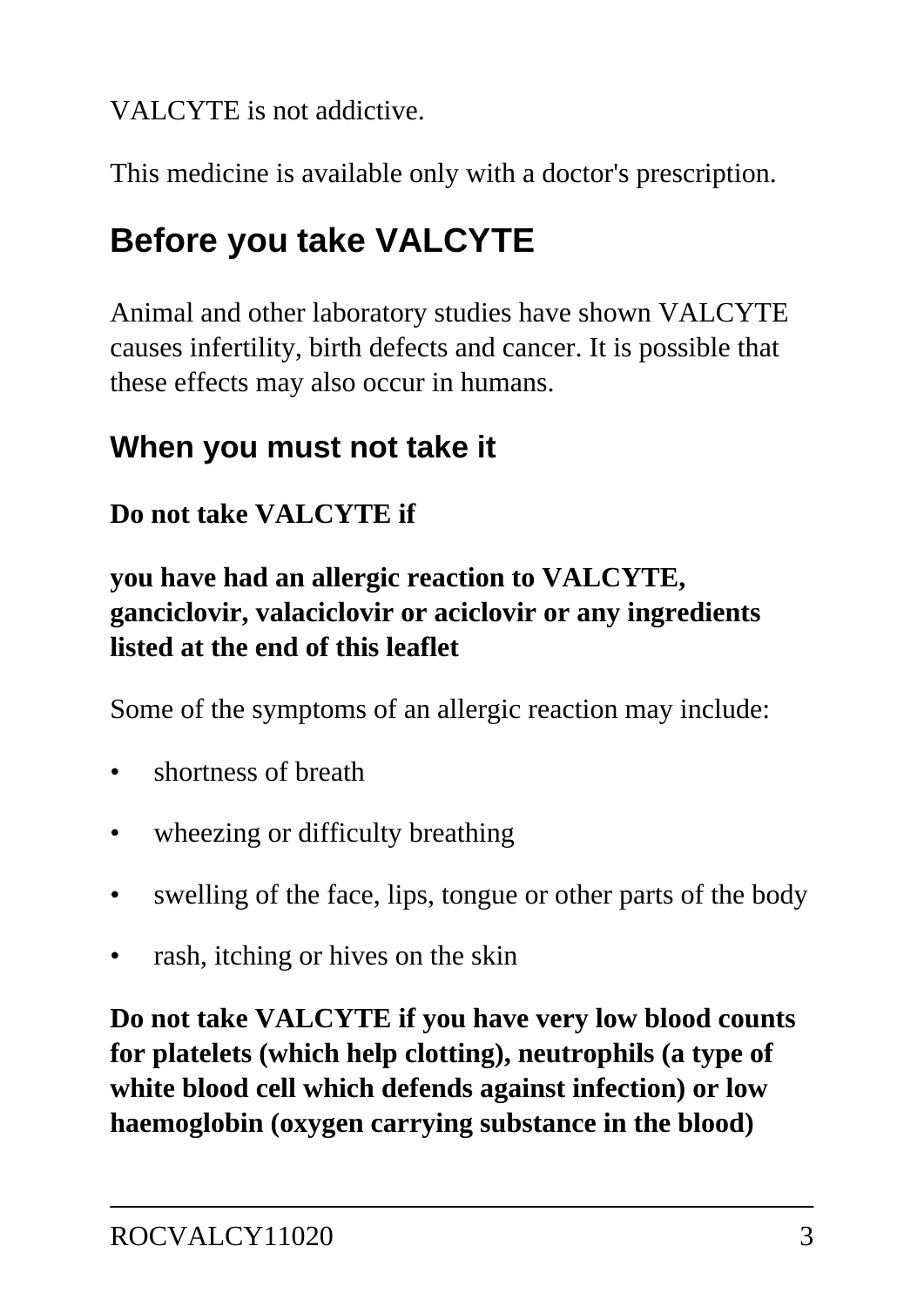### **Do not take VALCYTE after the expiry date (EXP) printed on the pack has passed or if the packaging is torn or shows signs of tampering.**

If it has expired or is damaged, return it to your pharmacist for disposal.

### **If you are not sure whether you should start taking VALCYTE, talk to your doctor.**

## **Use in children**

There is limited information on the safety and effectiveness of the use of VALCYTE in children. Your doctor will advise you whether VALCYTE is suitable for your child.

### **Before you start to take it**

### **Tell your doctor if**

**you are allergic to any other medicines, foods, dyes or preservatives, especially any medicine which you have taken previously to treat your current condition**

### **you have any other health problems, especially the following:**

- you have a history of low blood counts for platelets (thrombocytopenia), neutrophils (neutropenia) or anaemia
- you have, or previously have had, poor kidney function

#### **you are pregnant or intend to become pregnant**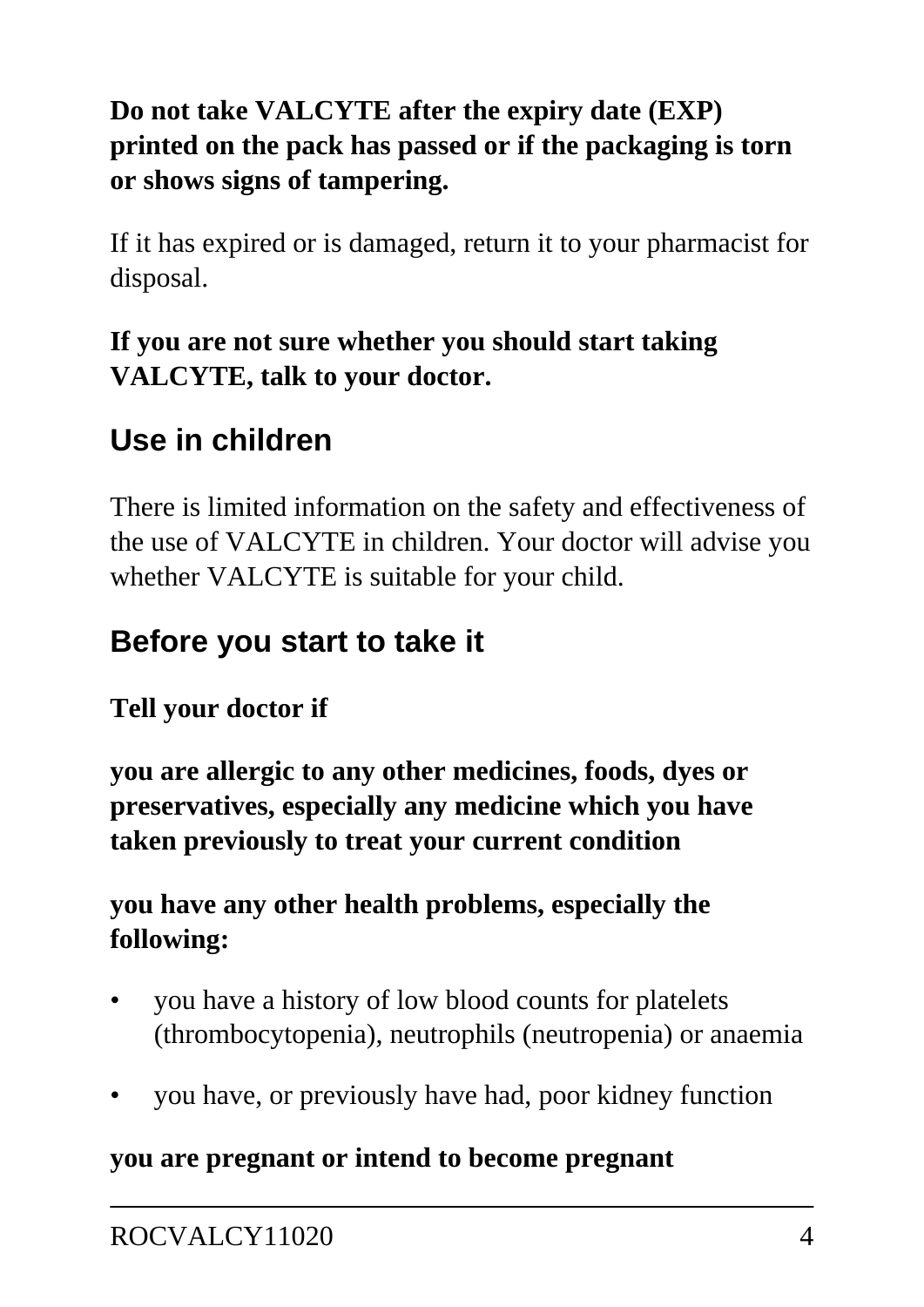VALCYTE is not recommended for use during pregnancy. VALCYTE may affect your developing baby if you take it during pregnancy. Your doctor will discuss the risks and benefits of using VALCYTE if you are pregnant.

### **you are breast-feeding or intend to breast-feed**

It is not known whether VALCYTE passes into breast milk. Breast-feeding is not recommended during therapy with VALCYTE

#### **you are a woman who could become pregnant and you are not using contraception**

• you must use a reliable form of contraception during VALCYTE therapy, and for at least 30 days after stopping VALCYTE, unless you are not sexually active.

#### **you are a sexually active man**

• you should use condoms during and for at least 90 days following treatment with VALCYTE unless it is certain that your female partner is not at risk of pregnancy.

**If you have not told your doctor about any of the above, tell him/her before you start taking VALCYTE.**

### **Taking other medicines**

**Tell your doctor or pharmacist if you are taking any other medicines, including any that you get without a**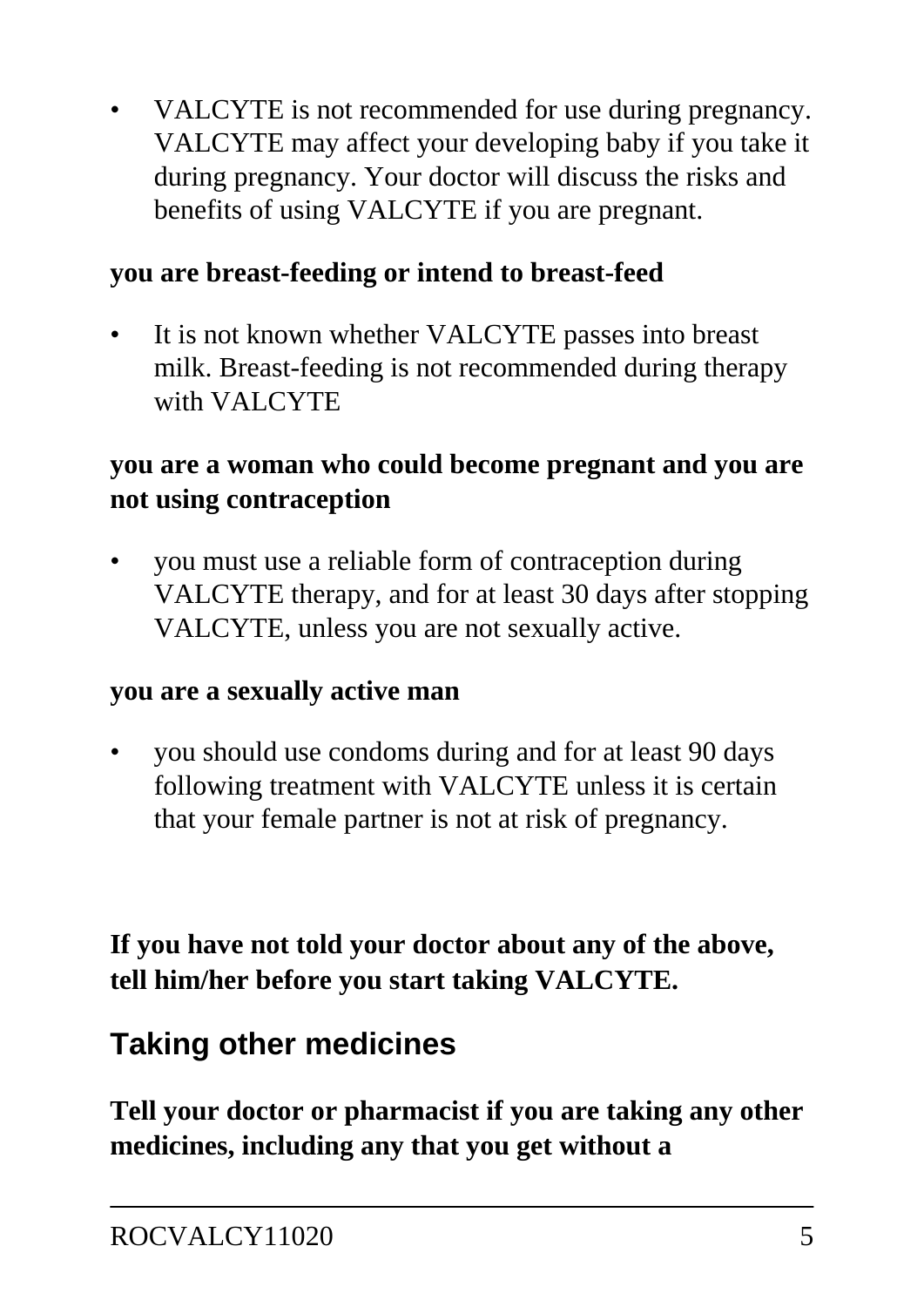### **prescription from a pharmacy, supermarket or health food shop.**

Some medicines and VALCYTE may interfere with each other.. These medicines include:

- imipenem/cilastatin (Primaxin<sup>®</sup>), a combination of medicines used to treat some infections
- probenecid (e.g. Benemid®), a medicine used to treat gout
- zidovudine (AZT, Retrovir<sup>®</sup>, Combivir<sup>®</sup>),didanosine (ddI or Videx®), stavudine, also known as D4T, other medicines used to treat HIV infection
- medicines for the treatment of cancer such as vincristine, adriamycin, hydroxyurea
- mycophenolate mofetil (CellCept<sup>®</sup>), and other medicines used to prevent organ rejection after a transplant e.g. ciclosporin, tacrolimus.
- anti-infective agents such as trimethroprim / sulphonamides, dapsone, pentamidine, flucytosine, pegylated interferons plus ribavirin and amphotericin B

These medicines may be affected by VALCYTE, or may affect how well it works. You may need to use different amounts of your medicine, or you may need to take different medicines. Your doctor or pharmacist have more information on medicines to be careful with or avoid while taking VALCYTE.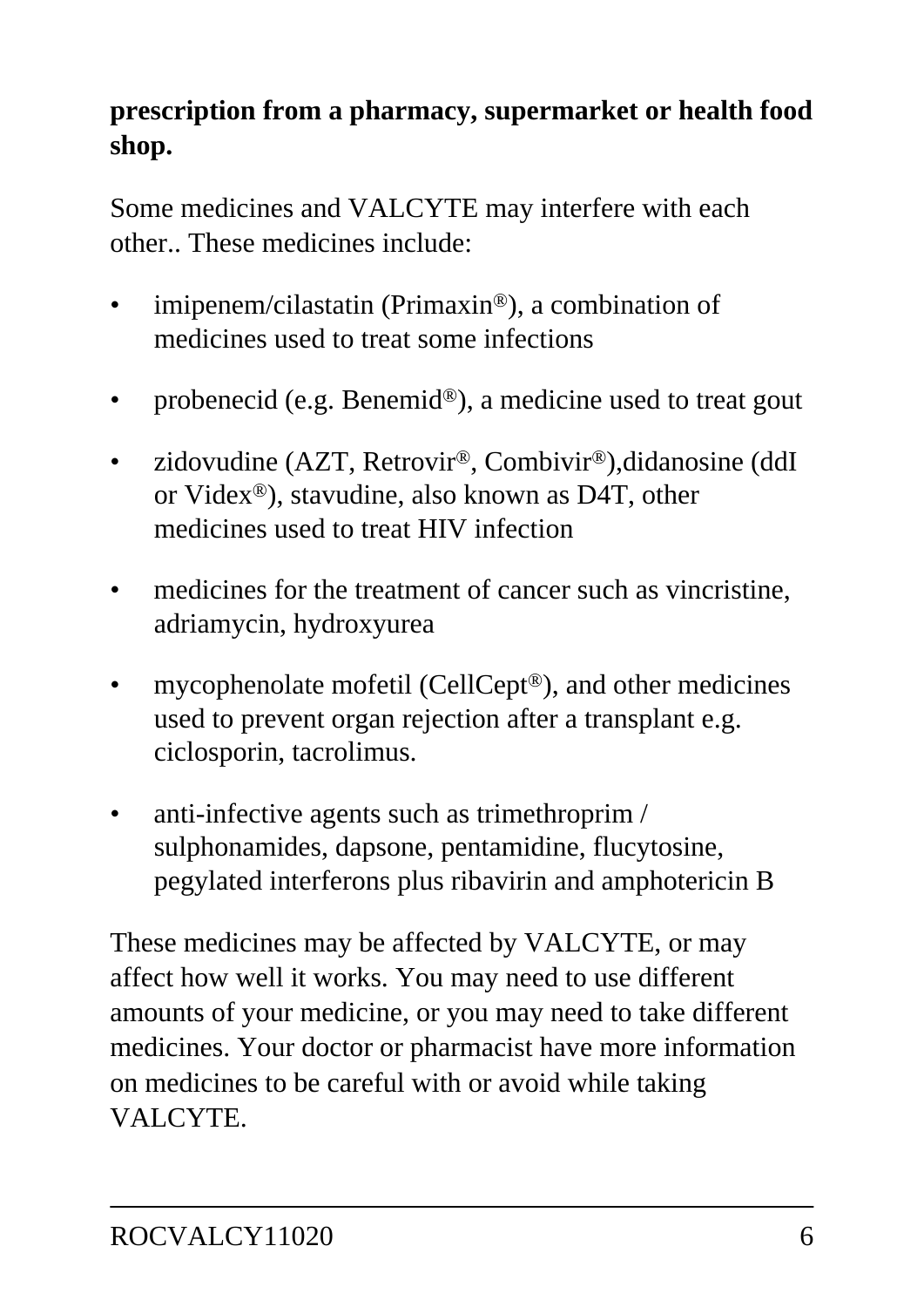**Ask your doctor or pharmacist if you are not sure about this list of medicines.**

# **How to take VALCYTE**

**Follow all directions given to you by your doctor or pharmacist carefully.**

They may differ from the information contained in this leaflet..

**If you do not understand the instructions on the box/bottle, ask your doctor or pharmacist for help.**

## **How much to take**

### **Take VALCYTE exactly as your doctor has prescribed.**

Your doctor will tell you how many VALCYTE tablets to take each day.

### **Treatment of CMV Retinitis in AIDS for adults**

**• Induction Treatment for adults (for active CMV retinitis)**

The usual dose is 900 mg (two 450 mg tablets) twice daily with food for 21 days

**• Maintenance Treatment for adults (after induction treatment or for inactive CMV retinitis)**

The usual dose is 900 mg (two 450 mg tablets) once daily with food.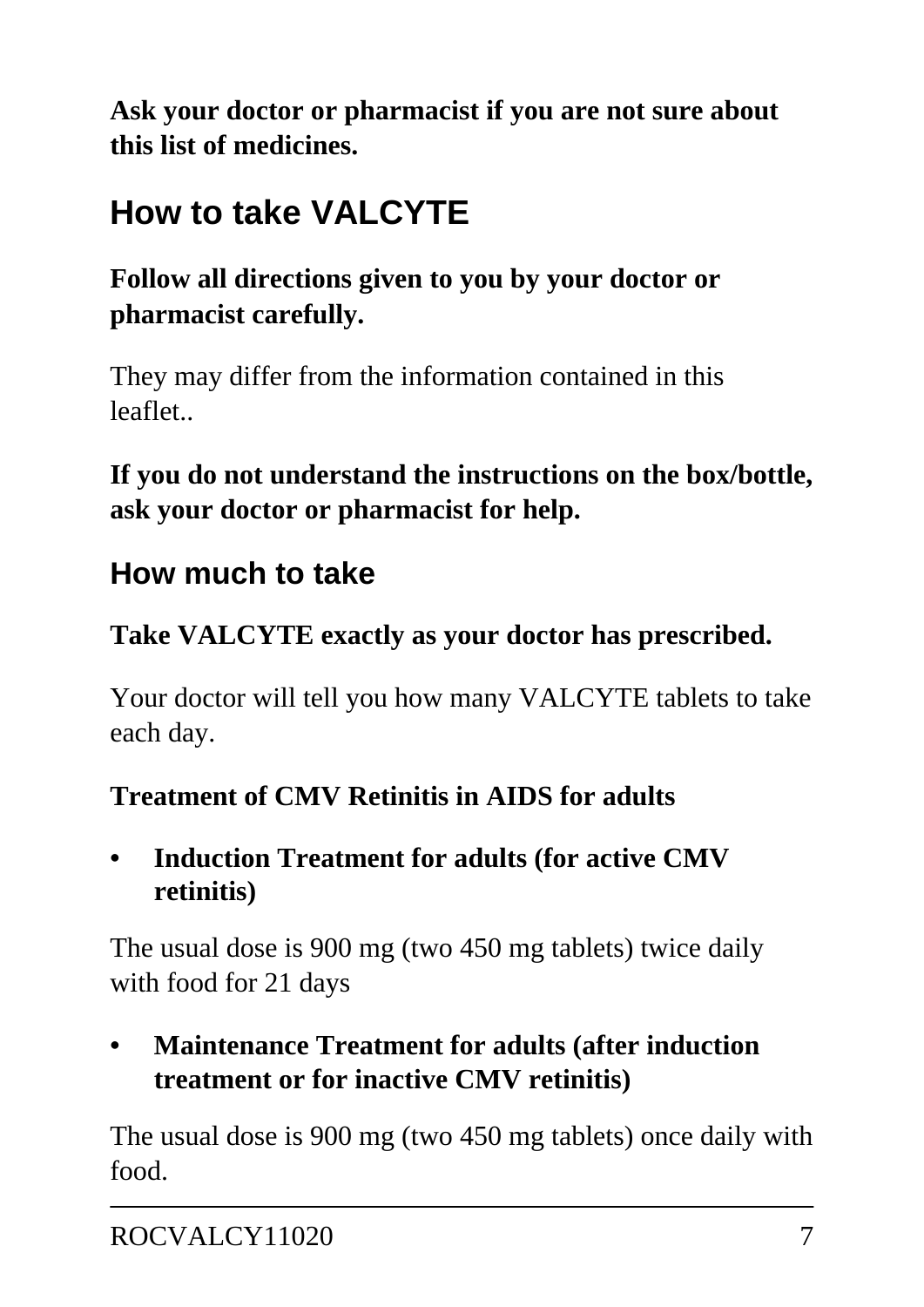### **Prevention of CMV Disease in Transplantation for adults**

The usual dose is 900 mg (two 450 mg tablets) once daily with food, starting within 10 days post transplantation until 100 days post transplantation.

If you have received a kidney transplant, the same daily dose is required until 200 days post transplantation.

Your dose may have to be reduced or stopped if you have or develop low blood counts, have kidney disease, or if you are older than 65 years.

### **Prevention of CMV Disease in Transplantation for children**

Your doctor will let you know how many VALCYTE tablets you should give your child each day.

### **How to take it**

Swallow tablets whole with a glass of water. VALCYTE must be taken with food.

## **When to take it**

### **Take VALCYTE during or immediately after a meal.**

If you take VALCYTE on an empty stomach, it may not work as well.

#### **Take VALCYTE at about the same time each day.**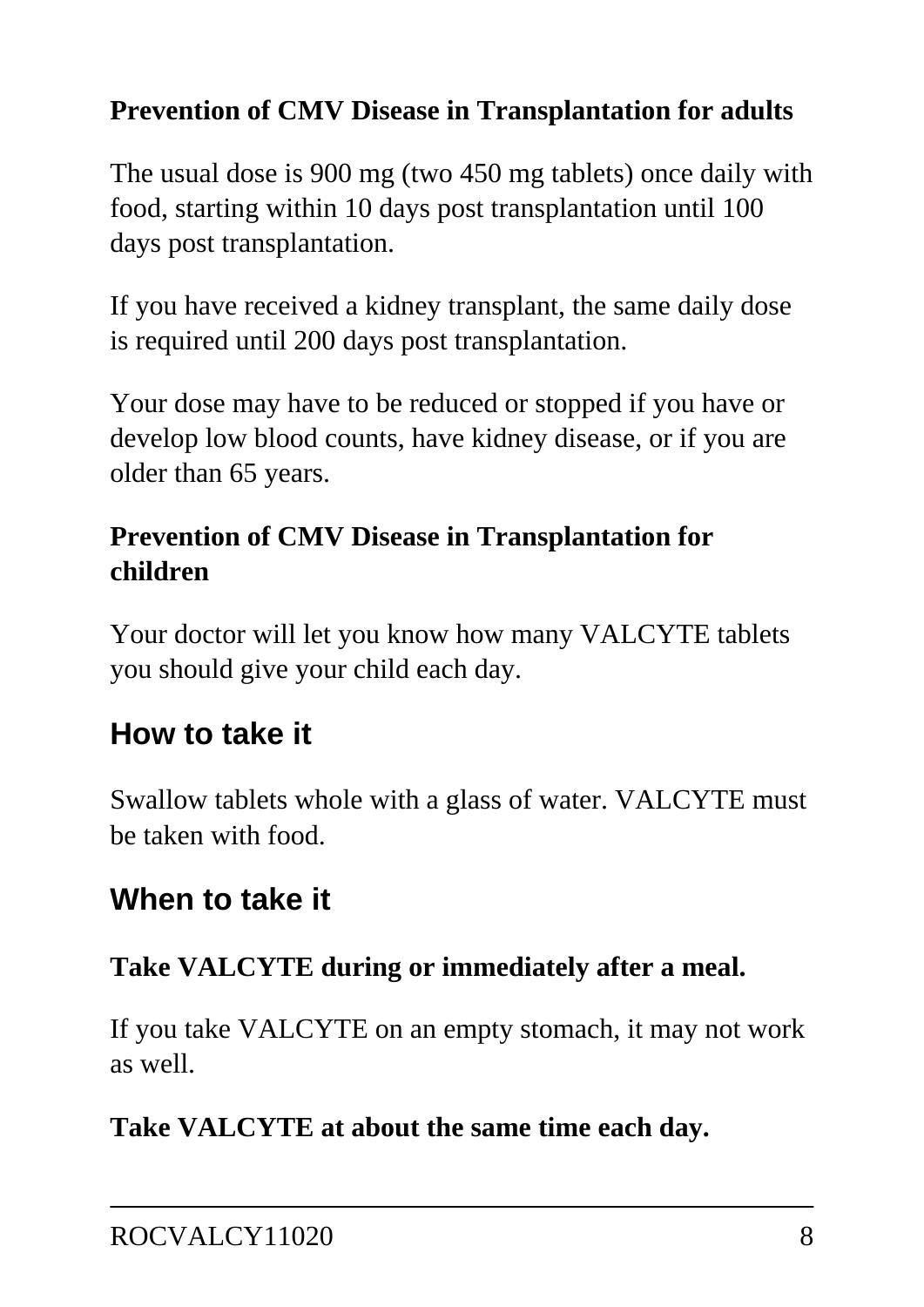Taking your medicine at the same time each day will have the best effect. It will also help you remember when to take VALCYTE.

## **How long to take it**

**Continue taking VALCYTE until your doctor tells you to stop.**

## **If you forget to take it**

**If it is almost time for your next dose, skip the dose you missed and take your next dose when you are meant to.**

**Otherwise, take it as soon as you remember and then go back to taking it as you would normally.**

**Do not take a double dose to make up for the dose you missed.**

**If you are not sure what to do, ask your doctor or pharmacist.**

**If you have trouble remembering your dose, ask your pharmacist for some hints.**

# **If you take too much (overdose)**

**Immediately telephone your doctor, or the Poisons Information Centre (telephone 13 11 26), or go to Accident and Emergency at your nearest hospital, if you think you or anyone else may have taken too much VALCYTE. Do this even if there are no signs of discomfort or poisoning.**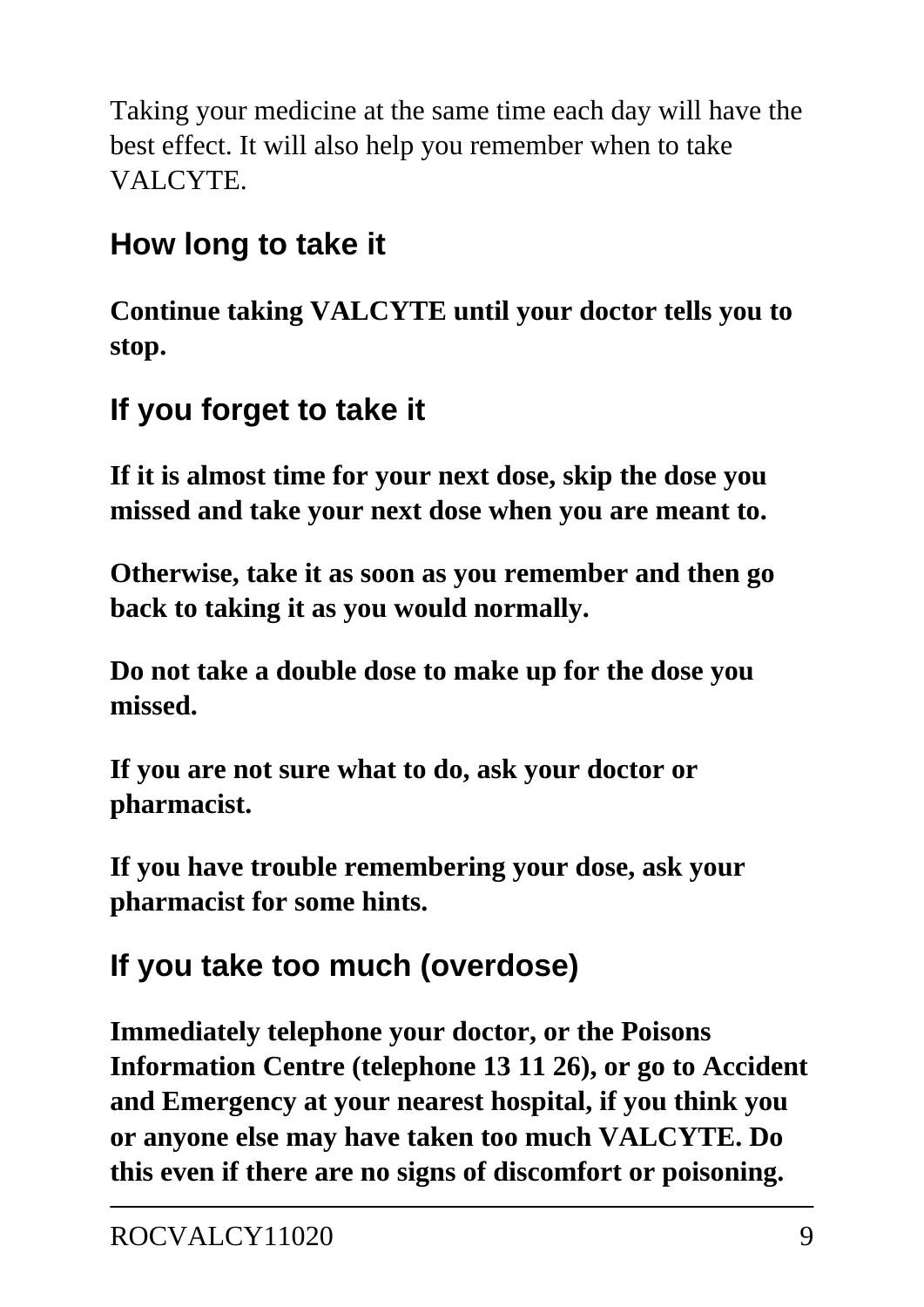You may need urgent medical attention.

**Keep telephone numbers for these places handy.**

**If you are not sure what to do, contact your doctor or pharmacist.**

# **While you are using VALCYTE**

## **Things you must do**

**Tell any other doctors, dentists and pharmacists who treat you that you are taking VALCYTE.**

**See your doctor regularly so that your CMV disease, blood cell counts and any other potential side effects may be monitored carefully.**

If blood cell counts are low then this may reduce your ability to fight infection, or for your blood to clot efficiently. If left undetected these effects on blood cells may contribute to death or serious illness.

**If you have a CMV eye infection, you must also see your doctor regularly to monitor the condition of your retina (part of the eye).**

**If you become pregnant while taking VALCYTE, tell your doctor immediately.**

**Condoms should be used by sexually active men while taking VALCYTE and for 90 days after stopping treatment.**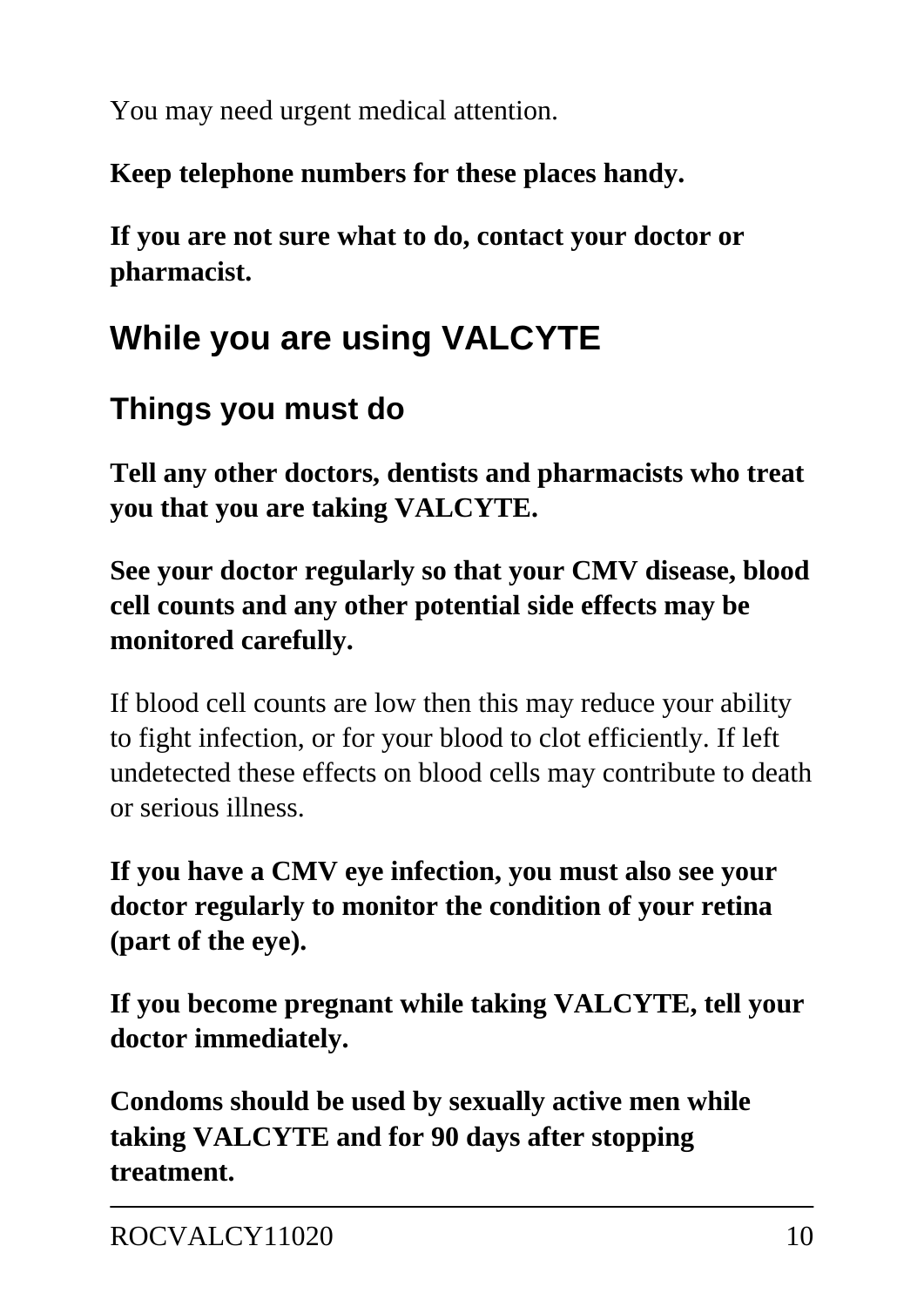**Women who are of childbearing potential should use contraception during and for at least 30 days after stopping VALCYTE.**

**Tell your doctor if for any reason you have not taken your medicine exactly as prescribed. Otherwise, your doctor may think that it was not effective and change your treatment unnecessarily.**

**Keep all of your doctor's appointments so that your progress can be checked.**

### **Things you must not do**

**Do not take VALCYTE to treat any other complaints unless your doctor tells you to.**

**Do not give VALCYTE to anyone else even if they have the same condition as you.**

**Do not stop taking VALCYTE or change the dosage without first checking with your doctor.**

**Do not let yourself run out of medicine over the weekend or on holidays.**

**Do not take any other medicines whether they require a prescription or not without first telling your doctor or consulting a pharmacist.**

**Be careful when handling VALCYTE tablets. Do not break or crush them. If you accidentally touch broken or crushed tablets, wash your hands thoroughly with soap**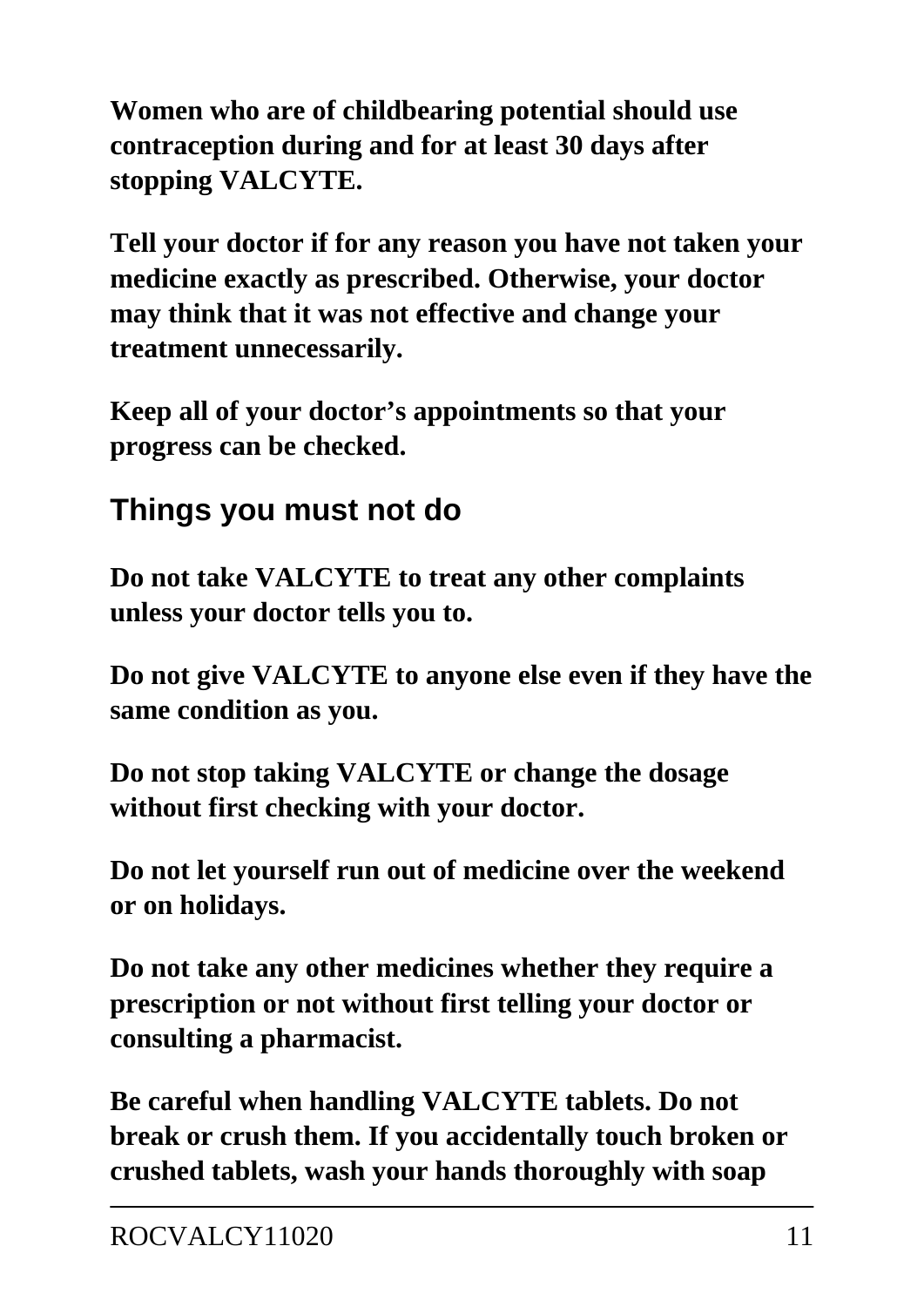**and water. If any powder from the tablet gets in your eyes, rinse your eyes thoroughly with water.**

### **Be careful driving or operating machinery until you know how VALCYTE affects you.**

VALCYTE may cause drowsiness, dizziness, confusion or seizures (fits) in some people and therefore may affect alertness. If you have any of these symptoms, do not drive, operate machinery or do anything else that could be dangerous.

# **Side effects**

### **Tell your doctor or pharmacist as soon as possible if you do not feel well while you are taking VALCYTE.**

VALCYTE helps most people with CMV infections but it may have unwanted side effects in a few people.

All medicines can have side effects. Sometimes they are serious, most of the time they are not. Your doctor has weighed the risks of using this medicine against the benefits they expect it will have for you.

If you are over 65 years of age you may have an increased chance of getting side effects.

### **Do not be alarmed by this list of possible side effects.**

You may not experience any of them.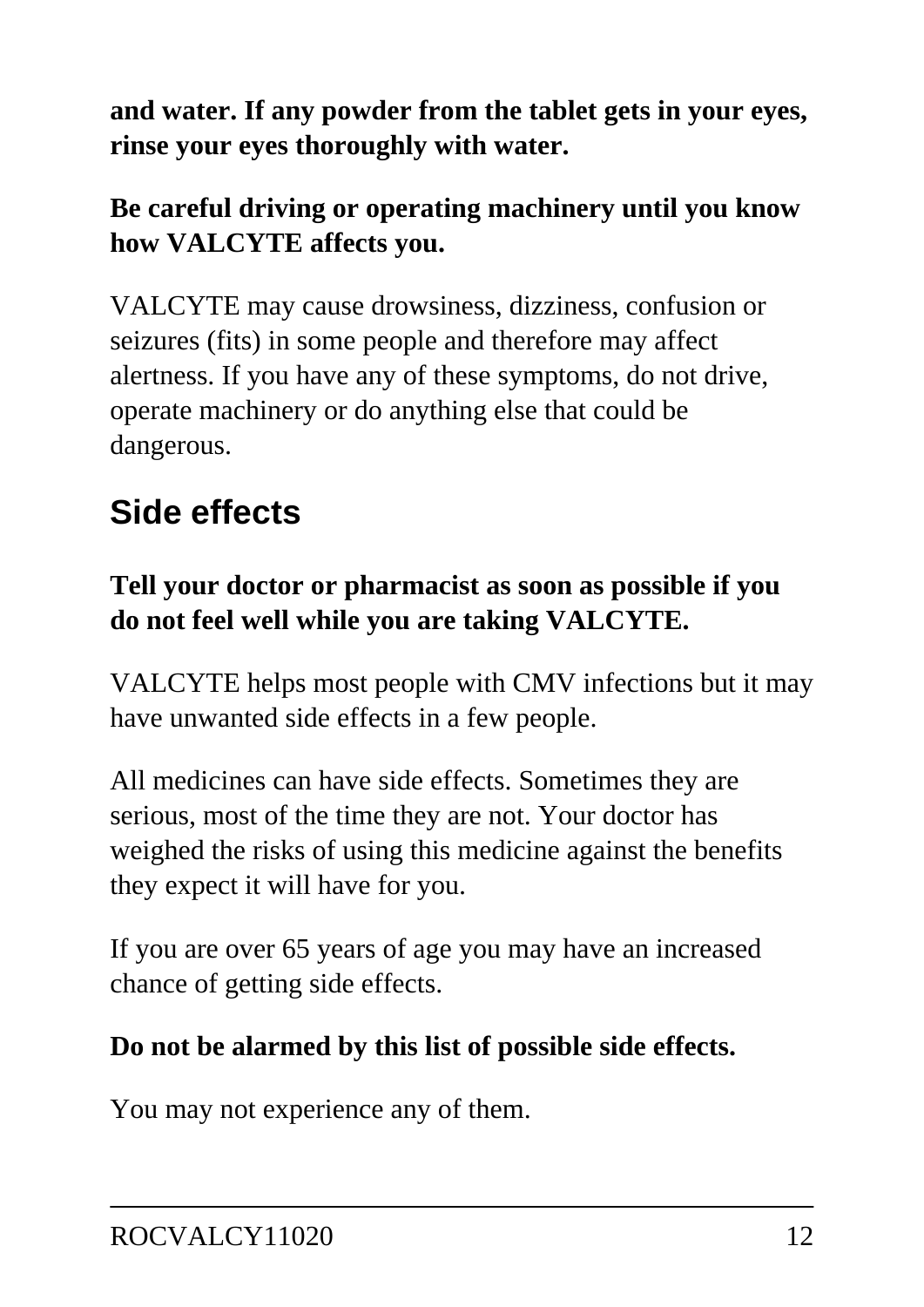**Ask your doctor or pharmacist to answer any questions you may have.**

### **Tell your doctor if you notice any of the following and they worry you:**

- dizziness
- looking pale
- diarrhoea
- nausea
- fever
- vomiting
- headache

These are more common side effects of VALCYTE and are usually short-lived.

### **Tell your doctor immediately if you notice any of the following:**

- skin rash
- abdominal pain
- cough
- fatigue (tiredness)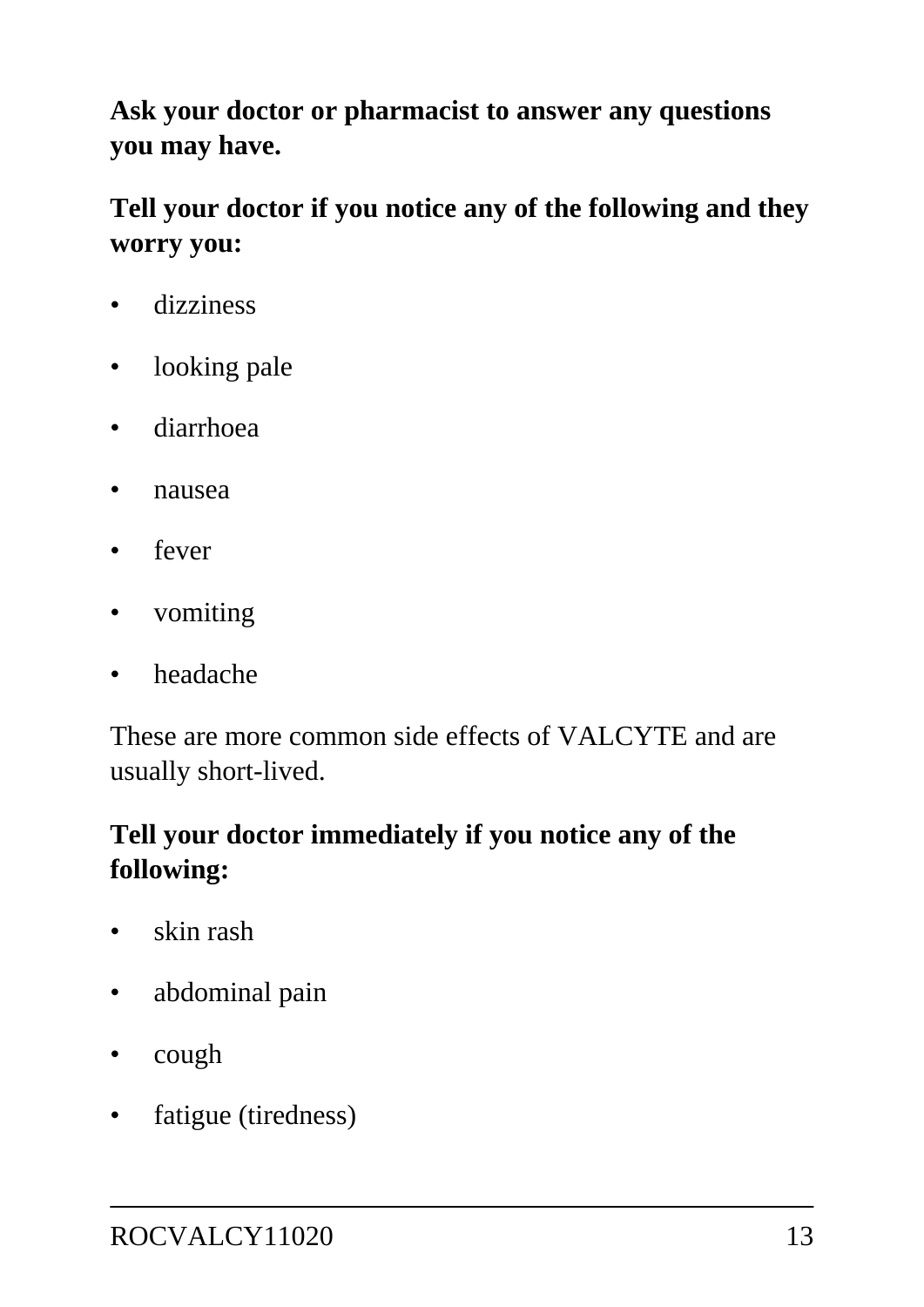- oral thrush (sore, creamy yellow raised patches in the mouth)
- insomnia (inability to sleep)
- worsening of your eyesight

These side effects may be serious. You may require medical attention.

### **Tell your doctor immediately, or go to Accident and Emergency at your nearest hospital, if you notice any of the following:**

- swelling of the tongue, lips or throat
- any sign of infection such as fever, chills, sore throat or mouth ulcers
- unexplained bruising or bleeding
- thinking, hearing or seeing things that are not real
- confusion
- agitation
- fits

### **Tell your doctor or pharmacist if you notice anything else that is making you feel unwell, even if it is not on this list.**

This is not a complete list of all possible side effects.. Others may occur in some people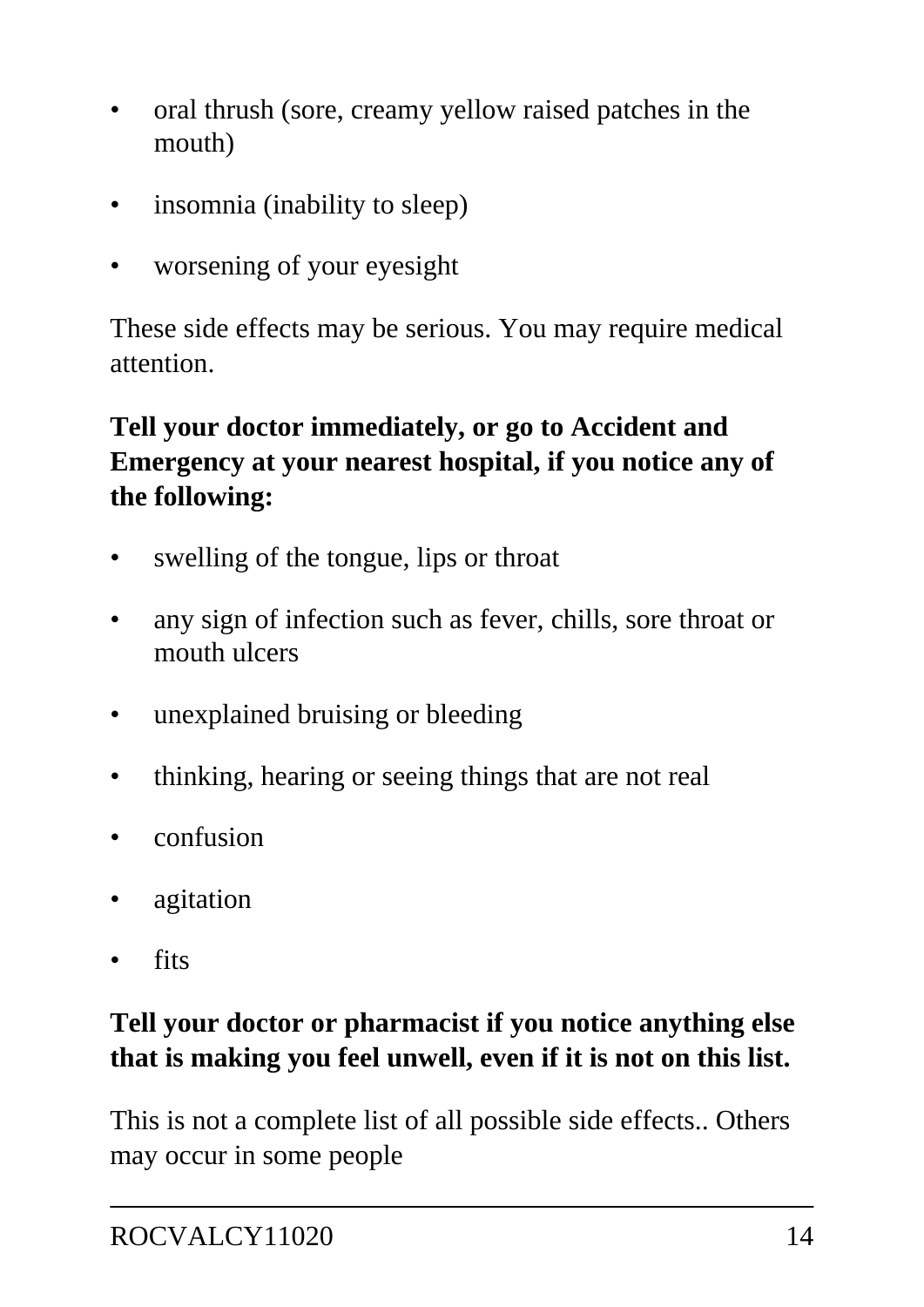**Ask your doctor or pharmacist if you don't understand anything in this list.**

# **After using VALCYTE**

### **Storage**

**Keep your tablets in the bottle until it is time to take them.**

If you take the tablets out of the bottle they may not keep well.

**Keep VALCYTE in a cool dry place where the temperature stays below 30°C.**

### **Do not store it, or any other medicine, in a bathroom or near a sink. Do not leave it in the car or on window sills.**

Heat and dampness can destroy some medicines.

#### **Keep VALCYTE where children cannot reach it.**

A locked cupboard at least one-and-a-half metres above the ground is a good place to store medicines.

# **Disposal**

**If your doctor tells you to stop taking VALCYTE, or the tablets have passed their expiry date, ask your pharmacist what to do with any tablets that are left over.**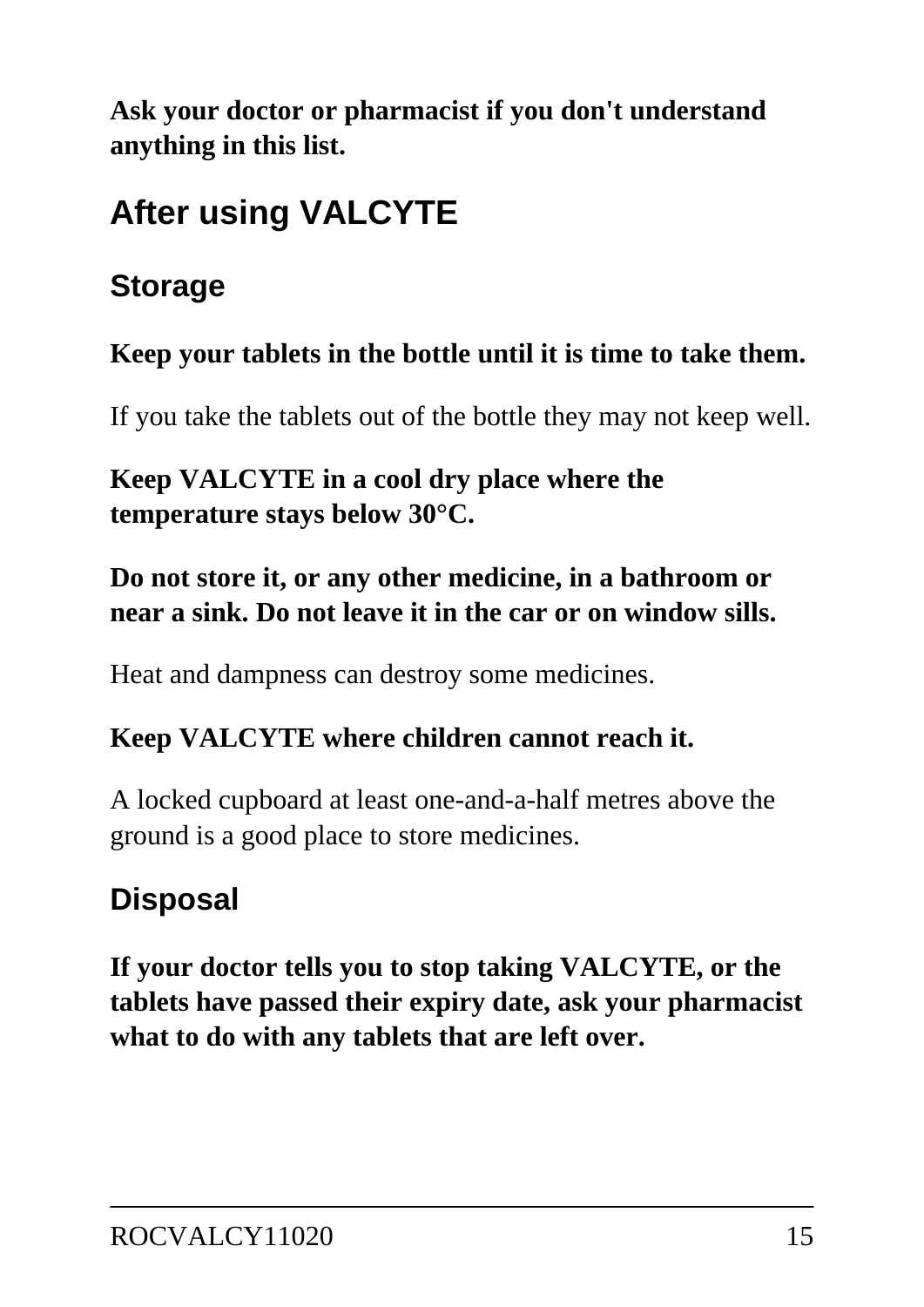# **Product description**

# **Availability**

VALCYTE comes in 450 mg film-coated tablets.

VALCYTE comes in bottles containing 60 tablets.

VALCYTE is also available as a Powder for Oral Solution.

## **What VALCYTE looks like**

VALCYTE 450 mg tablets are pink convex oval tablets with "VGC" on one side and "450" on the other side.

### **Ingredients**

#### **Active ingredient - valganciclovir**

• each VALCYTE tablet contains 450 mg of valganciclovir

#### **Inactive ingredients -**

VALCYTE film-coated tablets also contain

- microcrystalline cellulose (460)
- povidone
- crospovidone
- stearic acid (570)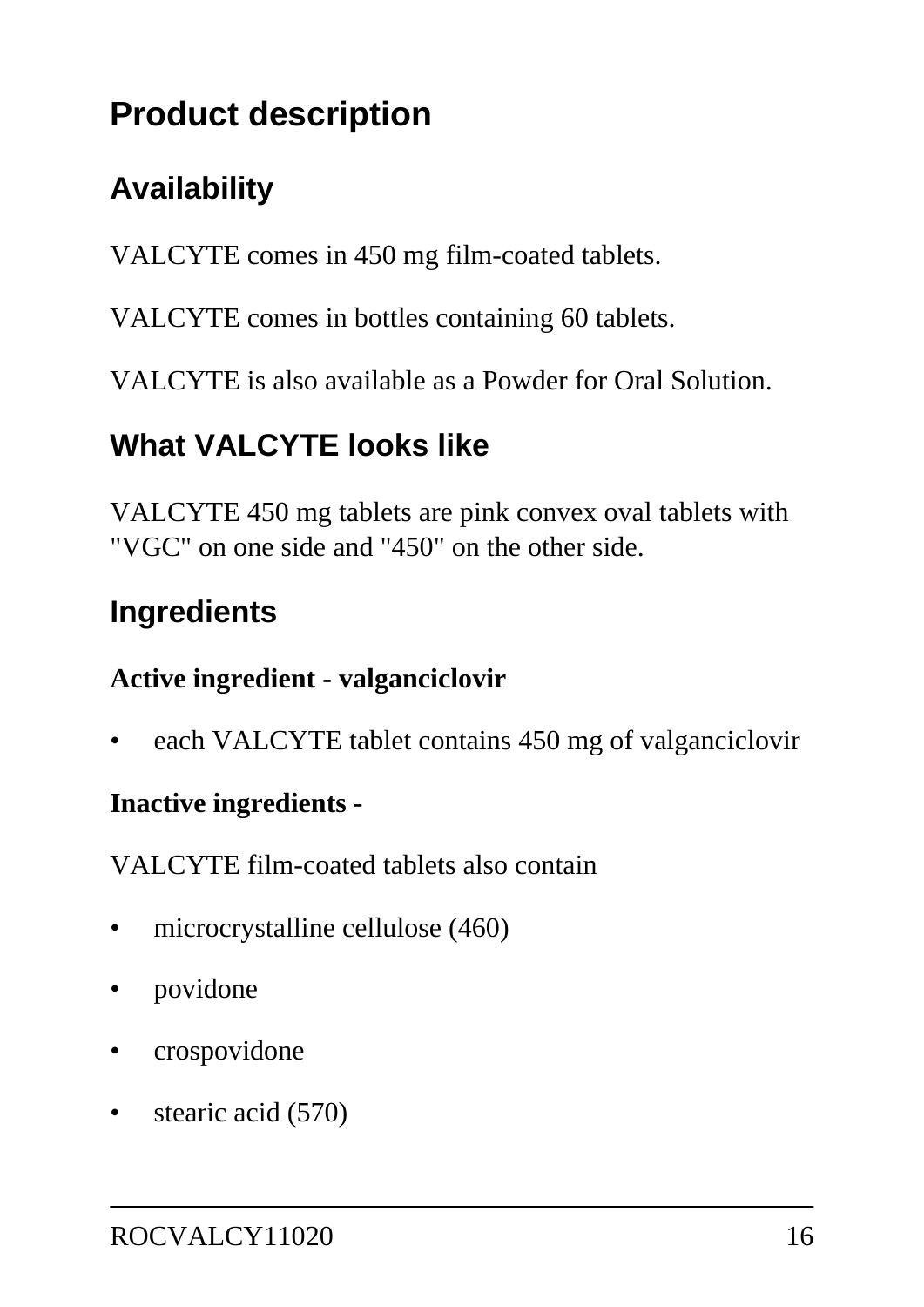- hypromellose
- titanium dioxide (171)
- macrogol 400
- polysorbate 80 (433)
- red iron oxide (172)

VALCYTE tablets are lactose and gluten free.

### **Manufacturer**

VALCYTE is distributed by:

Roche Products Pty Limited

ABN 70 000 132 865

Level 8, 30-34 Hickson Road Sydney NSW 2000

#### AUSTRALIA

Medical enquiries: 1800 233 950

Please check with your pharmacist for the latest Consumer Medicine Information.